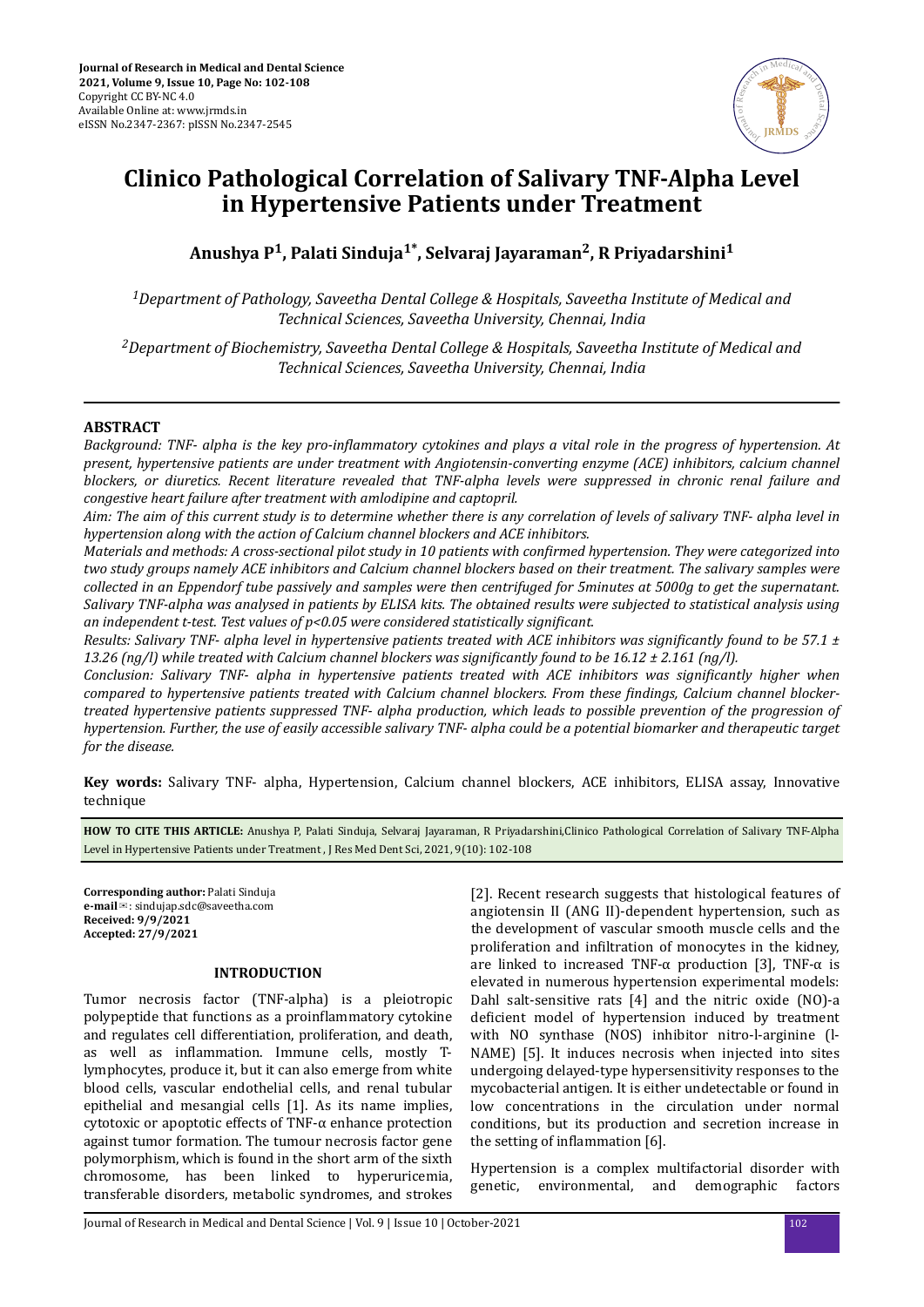contributing to blood pressure variation. In the UK, the National Institute for Health and Clinical Excellence (NICE) defines High Blood pressure, also known as hypertension, as a clinic blood pressure of 140/90 mmHg or higher confirmed by a subsequent ambulatory blood pressure monitoring daytime average of 135/85 mmHg or higher [7]. The causes of hypertension are known to be secondary to conditions such as pheochromocytoma, primary hyperaldosteronism (Conn's syndrome), Cushing's syndrome (excessive glucocorticoids), renal diseases, or drug induced. The associated complications are left ventricular hypertrophy, diastolic dysfunction, congestive heart failure, cerebral thrombosis/ haemorrhage, hypertensive encephalopathy, microalbuminuria, carotid artery stiffening, arterial aneurysms, and dissections, and retinopathy [8]. Currently, around a third of people with hypertension are undiagnosed and of those diagnosed, around half are not taking antihypertensive medications. The World Health Organisation (WHO) predicts that high blood pressure kills at least nine million people worldwide per year, either directly or indirectly [9]. This is important because preventing hypertension lowers the chance of developing cardiovascular disease in the future.

New approaches are therefore needed to enhance monitoring, diagnosis, and management of increased blood pressure in the population. So, breaking away from the conventional cuff-based assessment of blood pressure, the widespread accessibility of smartphones and mobile health applications also provides the opportunities for the pervasive control of blood pressure [10]. Salivary composition depends on systemic and local factors. Thus, it may reflect pathophysiological pathways relevant to the progress of both systemic and local disease [11]. In this aspect, salivary TNF- alpha is used as a diagnostic to aid the assessment of periodontal disease, endocrinology, neurology, oncology, and infectious diseases [12]. By reviewing the previous literature, we are interested in choosing hypertensive patients undergoing treatment to analyse changes in salivary TNF-alpha level due to its role in the pathophysiology of Hypertension. Our team has extensive knowledge and research experience that has translated into high quality publications [13-32]. The aim of this study is to determine the correlation between the levels of salivary TNF- alpha in Hypertension along with the action of calcium channel blockers and ACE inhibitors.

# **MATERIALS AND METHODS**

An in vivo cross-sectional study on saliva samples of various hypertensive patients treated with Calcium channel blocker and ACE inhibitors for the estimation of salivary TNF- alpha levels. The study was non-invasive and easy to perform without much inconvenience to patients. However, the sample size was limited. Before the initiation of the study, clearance was obtained by the Scientific Review Board with Ethical approval number IHEC/SDC/BDS/1929/01. The samples were obtained from patients who came to the clinics of Saveetha Dental College and Hospitals. The number of samples collected

was 10 (n=10). The samples were collected in an unbiased manner using randomized sampling. Validation was done by an expert pathologist.

## **Criteria for selection of study subjects**

Patients with clinically confirmed Hypertension and are treated with Calcium channel blockers and ACE inhibitors. They were categorized into two study groups namely, Calcium channel blockers and ACE inhibitors. It was also ensured that patients with systemic comorbidities or terminally ill patients were not taken up for the study.

All the subjects included in the study belonged to the same ethnic group of South India (Dravidian population). Informed consent was obtained from the study subjects for inclusion in the study and it was also ensured that the subject's anonymity was maintained. All the participants completed a questionnaire covering medical, residential, and occupational history.

## **Sample collection**

10 saliva samples were collected from patients with clinically confirmed hypertension and who are all under treatment with Calcium channel blockers and ACE inhibitors. Unstimulated saliva from the patients was collected in Eppendorf's for a volume of 1ml. Then it was stored at -200 Celsius. During the procedure, it was thawed and centrifuged. Samples were collected during the time frame between November 2020 to January 2021.

## **Principle of the test**

ELISA is based on the competitive binding technique in which the TNF- alpha present in the sample competes with a fixed amount of horseradish peroxide (HRP)labelled TNF- alpha on a human monoclonal antibody. Standards and samples are pipetted into the wells and TNF- alpha present in a sample is bound to the wells by the immobilized antibody. The wells are washed and a biotinylated anti-human TNF- alpha antibody was added. After washing away the unbound biotinylated antibody, HRP conjugated streptavidin is pipetted to the wells. The wells were washed again, a TMB substrate solution is added to the wells and color develops in proportion to the amount of TNF- alpha bound. The Stop Solution changes the color from blue to yellow, and the intensity of the color is measured at 450 nm.

## **Reagent preparation**

All reagents and samples were brought to room temperature (18-25°C) before use. Also, Assay Diluent B (Item E) should be diluted to 5-fold with deionized or distilled water before use. For dilution of sample Assay Diluent, A (Item D) should be used for dilution of serum and plasma samples. The suggested dilution for normal serum/plasma is 2-20-fold. For the preparation of the standard, a vial of Item C was briefly spun. 400 μL of Assay Diluent A (for serum/ plasma samples) was added into Item C vial to prepare 50ng/ml standard. The powder was dissolved thoroughly by a gentle mix.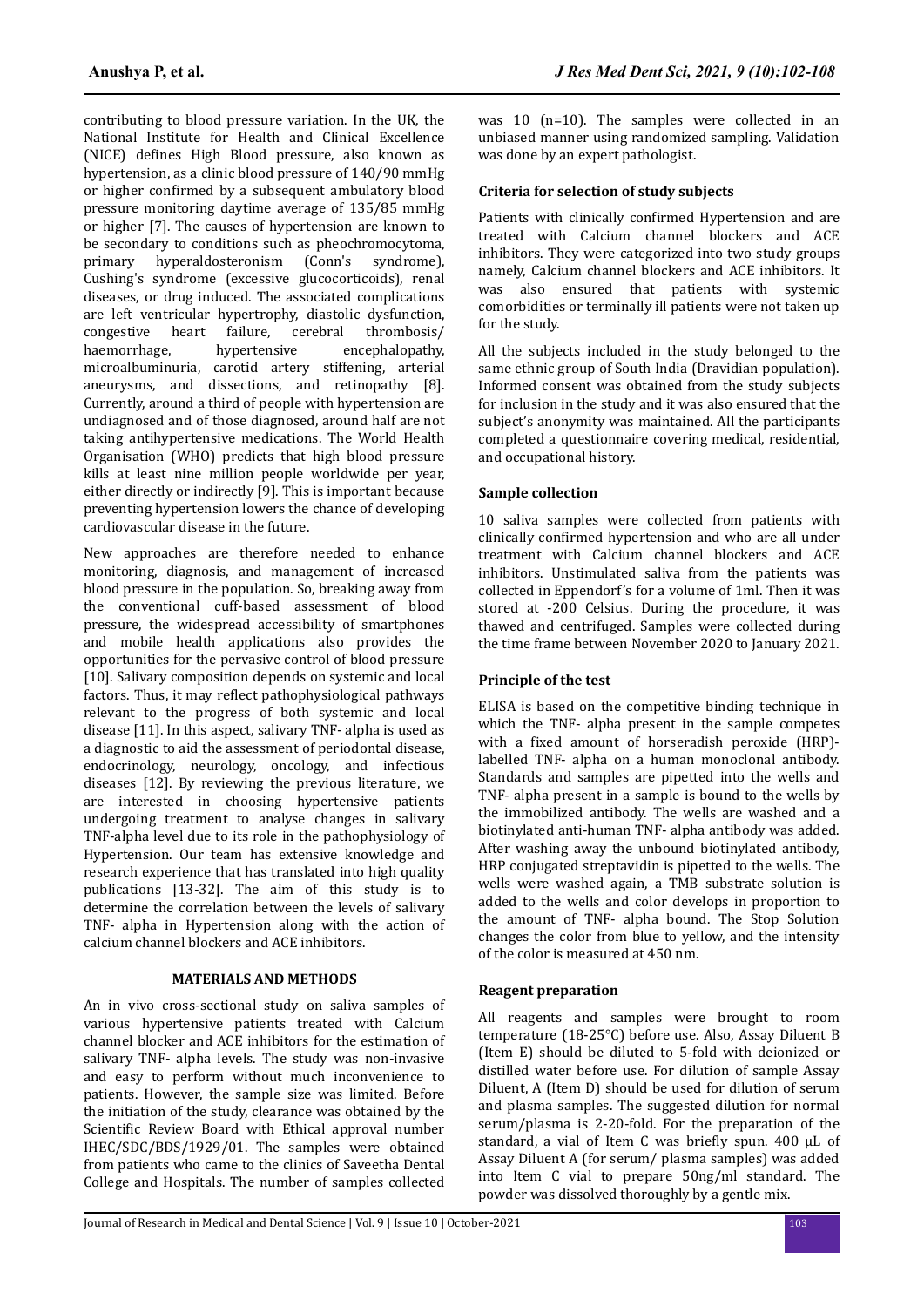15 μL TNF- alpha standard (50 ng/ml) was added from the vial of Item C, into a tube with 485 μL Assay Diluent A or 1X Assay Diluent B to prepare a 1,500 pg/ml standard solution. 400 μL Assay Diluent A or 1X Assay Diluent B was pipetted into each tube. 1,500 pg/ml standard solution was used to produce a dilution series (shown below). Each tube was mixed thoroughly before the next transfer. Assay Diluent A or 1X Assay Diluent B served as the zero standards (0 pg/ml). If the Wash Concentrate (20X) (Item B) contained visible crystals, it was warmed to room temperature and mixed gently until they dissolved.

20 ml of Wash Buffer Concentrate was diluted into deionized or distilled water to yield 400 ml of 1X Wash Buffer. Detection Antibody vial (Item F) was briefly spun before use. 100 μL of 1X Assay Diluent B (Item E) was added into the vial to prepare a detection antibody concentrate. This was then pipetted up and down to mix gently (the concentrate can be stored at 4°C for 5 days). The detection antibody concentrate should be diluted 80 fold with 1X Assay Diluent B (Item E) and used in relevant prior steps. The HRP-TNF- alpha concentrate vial (Item  $G$ ) was briefly spun and pipetted up and down to mix gently before use, as precipitates may form during storage. HRP- TNF-alpha concentrate should be diluted 200-fold with 1X Assay Diluent B (Item E).

### **Assay procedure**

All reagents and samples were brought to room temperature (18-25°C) before use. It is recommended that all standards and samples be run at least in duplicate. Removable 8-well strips were labelled as appropriate for the experiment. 100 μl of each standard and sample was added into appropriate wells. These wells were then covered and incubated for 2.5 hours at room temperature with gentle shaking. The solution was discarded and washed 4 times with 1X wash solution. Each well was filled and washed with Wash Buffer (300 μl) using a Pipette. Complete removal of the liquid at each step is essential for good performance. After the last wash, any remaining Wash Buffer was removed by aspirating or decanting. The plate was inverted and blotted with clean paper towels. 100 μl of 1X prepared biotinylated antibody was added to each well. This was then incubated for 1 hour with gentle shaking. The solution was discarded, and the wash was repeated. 100 μL of prepared Streptavidin solution was added to each well. This was then incubated for 45 minutes at room temperature with gentle shaking. The solution was discarded, and the wash repeated. 100 μL of TMB One-Step Substrate Reagent (Item H) was added to each well and incubated for 30 minutes at room temperature in the dark with gentle shaking. 50 μl of Stop Solution (Item I) was added to each well and read at 450 nm immediately.

## **Calculation of results**

The mean absorbance was calculated for each set of duplicate standards, controls, and samples, and the average zero standard optical density was subtracted. The standard curve was plotted using Sigma plot

software, with standard concentration on the x-axis and absorbance on the y- axis. The best-fit straight line was drawn through the standard points.

## **Typical data**

A standard curve was run with each assay.

### **Sensitivity**

The minimum detectable dose of Human RAGE was determined to be 3pg/ml. The minimum detectable dose is defined as the analyte concentration resulting in an absorbance that is 2 standard deviations higher than that of the blank (diluents buffer).

#### **Statistical analysis**

Statistical analysis was performed using SPSS software. An Independent t-test was done to compare the results. Dependent variables include Hypertension while independent variables include age and sex.

#### **RESULTS**

## **Demographic data**

The study included a total of n=10 participants who were divided into two groups. Group I consists of hypertension patients treated with Calcium channel blocker n=5, Group II consists of hypertension patients treated with ACE inhibitors n=5.

## **Statistics**

Statistical analysis was performed using SPSS (IBM SPSS Statistics for Windows Version 23.0, Armonk, NY: IBM Corp. Released 2015). An Independent t-test was done to compare the groups and p<0.05 was considered significant and p>0.05 was considered not significant.

## **Prevalence of salivary TNF-alpha levels among the groups**

#### **Salivary TNF-alpha in hypertensive patients treated with calcium channel blocker**

Among the 5 samples analysed, all 5 showed the presence of TNF-alpha in salivary samples. The prevalence of salivary TNF-alpha among Group I was 100% with a minimum value of 16.12 ng/dl and a maximum value of 2.161 ng/dl.

### **Salivary TNF-alpha in hypertensive patients treated with ACE inhibitors**

Among the 5 samples analysed, all 5 showed the presence of TNF-alpha in salivary samples. The prevalence of salivary TNF-alpha among Group II was 100% with a minimum value of 57.1 ng/dl and a maximum value of 13.26 ng/dl.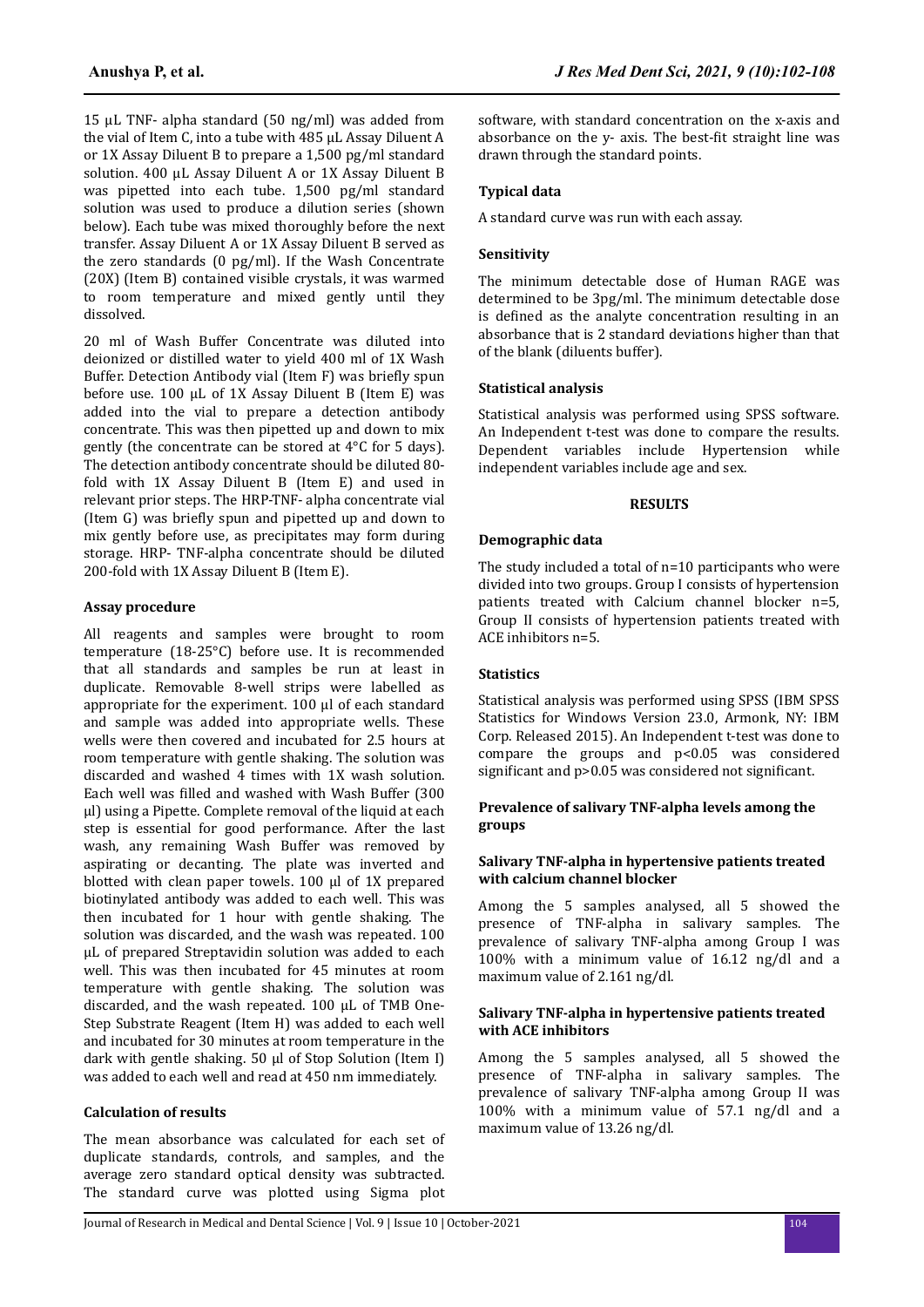## **Comparison of prevalence of TNF-alpha among salivary samples of hypertensive patients treated with Calcium channel blockers and ACE inhibitors**

The comparison between the groups shows statistical

significance; a higher prevalence of salivary TNF-alpha was found among Hypertensive patients treated with ACE inhibitors when compared to those treated with Calcium channel blockers (Figure 1 and Table 1).



**Figure 1: Bar graph showing salivary TNF- alpha levels in ACE inhibitors and Ca channel inhibitors. The X-axis represents the study group and Y- axis represents concentrations of salivary TNF-alpha. Green denotes Ca channel inhibitors and red denotes ACE inhibitors. The graph indicates that there is a** significant increase in the salivary levels of TNF-alpha for patients using ACE inhibitors (p<0.05).

|  |  |  |  |  |  |  |  | Table 1: Table showing mean $\pm$ S.D of three observations at the levels p<0.05. |
|--|--|--|--|--|--|--|--|-----------------------------------------------------------------------------------|
|--|--|--|--|--|--|--|--|-----------------------------------------------------------------------------------|

| Group                   | Mean  | <b>Std. Deviation</b> | Std. Error | P Value |
|-------------------------|-------|-----------------------|------------|---------|
| Calcium channel blocker | 16.12 | 2.161                 | 0.9664     | < 0.05  |
| ACE inhibitors          | 57.1  | 13.26                 | 5.931      |         |

## **DISCUSSION**

Various cytokines play an important role in inflammatory and carcinogenic processes. It is secreted by activated monocytes or macrophages in response to inflammatory factors such as lipopolysaccharide (LPS) [33]. These macrophages represent a major defense system against invasion of the host by a range of microorganisms including that of bacteria, viruses, fungi, and protozoa. Amongst, TNF-alpha is a multifunctional cytokine that assists in the normal growth and homeostasis of many organs, as well as mediating inflammation, immune response, and apoptosis [34]. It induces constriction of blood vessels and hence the control of blood pressure by stimulating the lining of blood vessels to secrete vasoactive substances in the blood vessels via a paracrine or autocrine pattern. In addition, TNF, being an endogenous pyrogen, can induce fever, apoptotic cell death, cachexia, and inhibit tumorigenesis, viral replication as well as respond to sepsis via IL-1 and IL-6 producing cells. This macrophage-derived  $TNF\alpha$  is now implicated in a number of diseases, including rheumatoid arthritis, inflammatory bowel disease, psoriatic arthritis, ankylosing spondylitis, juvenile chronic arthritis and sepsis [35].

In this regard, several studies have determined the specific role of TNF $\alpha$  signaling mechanisms, TNF-alpha gene polymorphisms, TNF- alpha antagonist and demyelination disease, Anti- tumour necrosis factor therapy for COVID-19 [36]. Further studies carried on salivary TNF-α levels in chronic periodontitis, which was found to be significantly higher in chronic periodontitis affected individuals than in healthy subjects, but there was no significant correlation with the clinical parameters [37]. Similar studies reported that there was

a negative relationship between TNF- $\alpha$  and IL-1 $\alpha$  levels with pocket depth and attachment loss [38].

Hypertension is a low-grade inflammatory condition characterized by the presence of various proinflammatory cytokines, in which TNF- alpha acts especially on the vasculature, kidney, and sympathetic nervous system to regulate blood pressure [6]. Various studies investigated the role of serum TNF-alpha in regulation of increased blood pressure. The elevation of TNF- alpha level might result in decreased blood pressure, whereas moderate increases in TNF- alpha have been associated with increased NaCl retention and hypertension. The explanation for these disparate effects is not clear but could simply be due to different concentrations of TNF- alpha within the kidney, physiological status of the subject, or the type of stimulus initiating the inflammatory response [39]. In Controversy to previous study, increased production of TNF- alpha is associated with angiotensin II (ANG II)- dependent hypertension [40].

TNF-alpha inhibition has important therapeutic implications for the treatment of hypertension and associated organ failure. Serum level of TNF- alpha has been used in some studies for monitoring the therapeutic response of Hypertension [41]. According to current innovation, salivary biomarkers analyse an array of proteins, mRNA and DNA for the oral and systemic diseases. This method is considered as a first choice of non-invasive screening approach that can be collected easily for repeated number of times, easy transfer, storage, shipping and affordable. A positive statistical correlation exists between TNF- alpha level in saliva as a serum [42].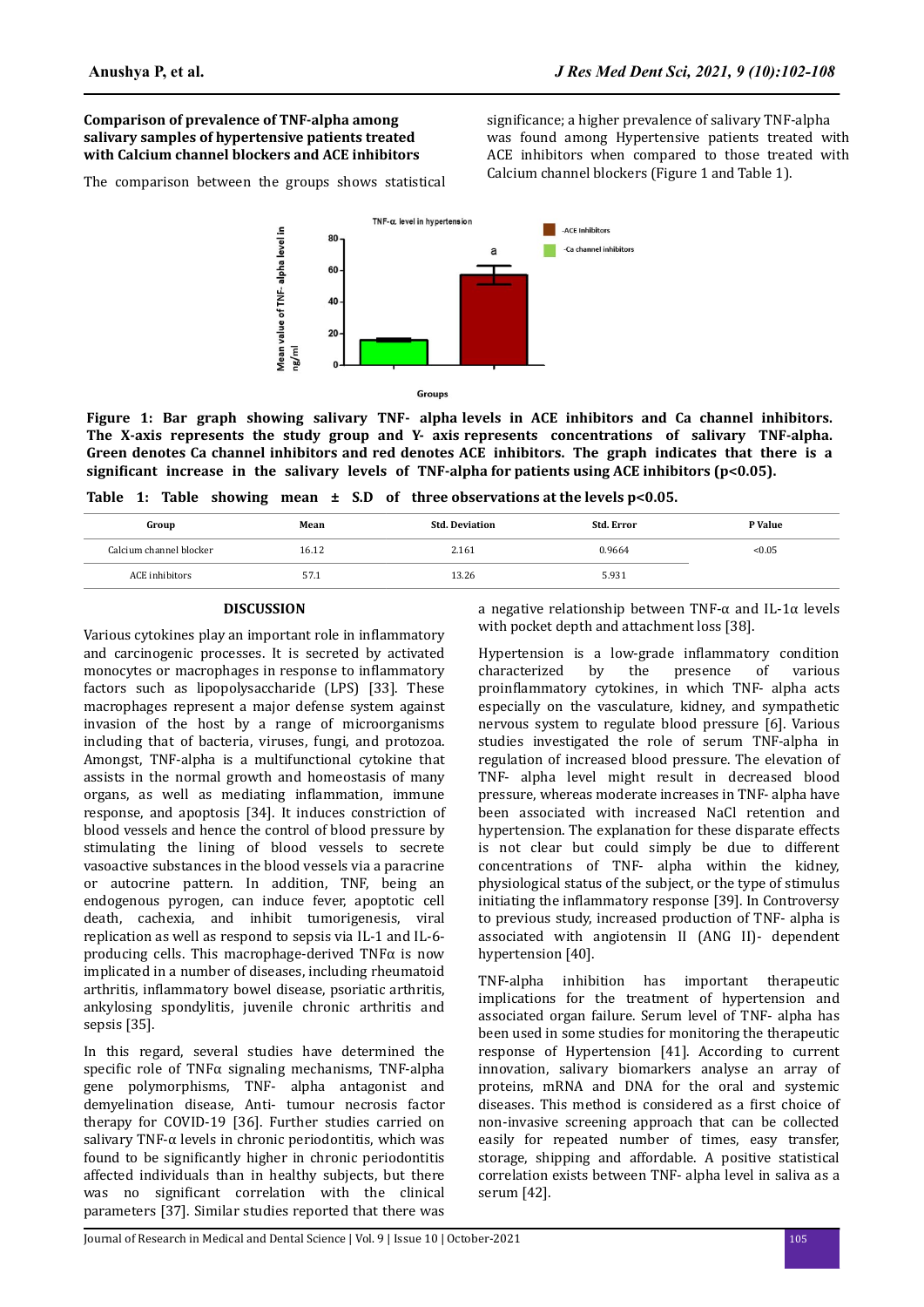Previous studies investigated the inhibition of TNF- alpha in hypertension. TNF- alpha inhibition reduced systolic blood pressure as well as increased survival rate in hypertensive rats with left ventricular hypertrophy [43]. Using infliximab infusion, which is an TNF- alpha inhibitor improves blood pressure as well as endothelial function and reduces arterial stiffness in patients with rheumatoid arthritis [44]. Several researchers have studied the modulation of TNF- alpha production with anti-hypertensive drugs. Amlodipine, a calcium channel blocker, administered at doses of 15mg/ kg and 25 mg/ kg in hypertensive patients and evaluated serum TNFalpha level which was found to be lower due to suppression of Calcium channel blocker [45]. Similarly, in our study, TNF- alpha level was found to be lower and the values are  $16.12 + (-2.161$  (ng/l) in patients treated with Calcium channel blockers.

Also, patients treated with oral administration of captopril, delapril, and cilazapril (ACE inhibitors) significantly inhibited the serum TNF- alpha production. At a posttranscriptional level, ACE-inhibitors suppress IL-1 and TNF synthesis and might therefore influence cytokine-mediated cell growth [46]. Another study suggested that the use of ACE-inhibitors is associated with lower plasma TNF-alpha [47]. This contrasts with our study. TNF- alpha significantly elevated in hypertensive patients treated with ACE inhibitors. The limitations of this study include a limited sample size. Also, we didn't categorize hypertensive patients based on stages of hypertension. In further studies with increased sample size and saliva is a perfect medium useful for monitoring health and disease state.

#### **CONCLUSION**

Within the limitations of this study, salivary TNF- alpha level in hypertensive patients treated with ACE inhibitors was significantly higher when compared to hypertensive patients treated with Calcium channel blockers. From these findings. Calcium channel blocker-treated hypertensive patients suppressed TNF- alpha production, which leads to possible prevention of the progression of hypertension. Further, the use of easily accessible salivary TNF- alpha could be a potential biomarker and therapeutic target for the disease.

#### **ACKNOWLEDGEMENT**

The authors are thankful to Saveetha Institute of Medical and Technical Sciences, Saveetha Dental College and Hospitals, Saveetha University for giving a platform to conduct the study.

#### **CONFLICT OF INTEREST**

The authors would like to declare no conflict of interest in the present study.

#### **FUNDING**

The present project is supported by:

- Saveetha Dental College and Hospitals, Saveetha University
- Saveetha Institute of Medical and Technical Sciences,
- Crystal Creaters Studio, Chennai.

### **REFERENCES**

- 1. [Ramseyer VD, Garvin JL. Tumor necrosis factor-α:](https://doi.org/10.1152/ajprenal.00557.2012) [Regulation of renal function and blood pressure.](https://doi.org/10.1152/ajprenal.00557.2012) [Am J Physiol Renal Physiol 2013; 304:F1231–42.](https://doi.org/10.1152/ajprenal.00557.2012)
- 2. [Qidwai T, Khan F. Tumour necrosis factor gene](https://doi.org/10.1111/j.1365-3083.2011.02602.x) [polymorphism and disease prevalence.](https://doi.org/10.1111/j.1365-3083.2011.02602.x) [Scandinavian J Immunol 2011; 74:522–547.](https://doi.org/10.1111/j.1365-3083.2011.02602.x)
- 3. [Guzik TJ. Role of the T cell in the genesis of](https://doi.org/10.1084/jem.20070657) [angiotensin II induced hypertension and vascular](https://doi.org/10.1084/jem.20070657) [dysfunction. J Exp Med 2007; 204:2449–24460.](https://doi.org/10.1084/jem.20070657)
- Huang B. Renal tumor necrosis factor  $\alpha$ [contributes to hypertension in dahl salt-sensitive](https://doi.org/10.1038/srep21960) rats. Scientific [Reports 2016; 6:21960](https://doi.org/10.1038/srep21960).
- 5. [Shahid M, Francis J, Matrougui K, et al.](https://doi.org/10.1152/ajprenal.00611.2009) [Involvement of tumor necrosis factor-alpha in](https://doi.org/10.1152/ajprenal.00611.2009) [natriuretic response to systemic infusion of nitric](https://doi.org/10.1152/ajprenal.00611.2009) [oxide synthase inhibitor in anesthetized mice. Am](https://doi.org/10.1152/ajprenal.00611.2009) [J Physiol Renal Physiol 2010; 299:F217–24.](https://doi.org/10.1152/ajprenal.00611.2009)
- 6. [Mehaffey E, Majid DSA. Tumor necrosis factor-α,](https://doi.org/10.1152/ajprenal.00535.2016) [kidney function, and hypertension. Am J Physiol](https://doi.org/10.1152/ajprenal.00535.2016) [Renal Physiol 2017; 313:F1005–8.](https://doi.org/10.1152/ajprenal.00535.2016)
- 7. [Elliott WJ. Hypertension: Management of](https://dx.doi.org/10.3399%2Fbjgp12X630232) [hypertension in adults in primary care: partial](https://dx.doi.org/10.3399%2Fbjgp12X630232) [update. Yearbook of Cardiology 2007; 2007: 5–7.](https://dx.doi.org/10.3399%2Fbjgp12X630232)
- 8. [Lin FY, Devereux RB. Hypertensive heart failure.](https://dx.doi.org/10.1586%2Ferc.10.190) [Echocardiography Heart Failure 2012; 79–98](https://dx.doi.org/10.1586%2Ferc.10.190).
- 9. [Kitt J. New approaches in hypertension](https://doi.org/10.1007/s11906-019-0949-4) [management: A review of current and developing](https://doi.org/10.1007/s11906-019-0949-4) [technologies and their potential impact on](https://doi.org/10.1007/s11906-019-0949-4) [hypertension care. Current Hypertension Reports](https://doi.org/10.1007/s11906-019-0949-4) [2019; 21:44.](https://doi.org/10.1007/s11906-019-0949-4)
- 10. [Chandrasekhar A. Smartphone-based blood](https://doi.org/10.1126/scitranslmed.aap8674) [pressure monitoring via the oscillometric](https://doi.org/10.1126/scitranslmed.aap8674) fingerpressing [method. Science Translational Med](https://doi.org/10.1126/scitranslmed.aap8674) [2018; 10.](https://doi.org/10.1126/scitranslmed.aap8674)
- 11. [Iorgulescu G. Saliva between normal and](https://doi.org/10.25100/cm.v49i3.3919) [pathological. Important factors in determining](https://doi.org/10.25100/cm.v49i3.3919) [systemic and oral health. J Med Life 2009; 2:303–](https://doi.org/10.25100/cm.v49i3.3919) [307.](https://doi.org/10.25100/cm.v49i3.3919)
- 12. [Wei F, Wong DT. Point-of-care platforms for](https://dx.doi.org/10.4103%2Fejd.ejd_376_17) [salivary diagnostics. Chinese J Dent Res 2012;](https://dx.doi.org/10.4103%2Fejd.ejd_376_17) [15:7-15.](https://dx.doi.org/10.4103%2Fejd.ejd_376_17)
- 13. [Anita R, Paramasivam A, Priyadharsini JV, et al.](https://doi.org/10.1016/j.biopha.2019.108613) [The m6A readers YTHDF1 and YTHDF3](https://doi.org/10.1016/j.biopha.2019.108613) [aberrations associated with metastasis and](https://doi.org/10.1016/j.biopha.2019.108613) [predict poor prognosis in breast cancer patients.](https://doi.org/10.1016/j.biopha.2019.108613) [Am J Cancer Res 2020; 10:2546–54](https://doi.org/10.1016/j.biopha.2019.108613).
- 14. [Jayaseelan VP, Paramasivam A. Emerging role of](https://doi.org/10.1038/s41440-020-0527-9) [NET inhibitors in cardiovascular diseases.](https://doi.org/10.1038/s41440-020-0527-9) [Hypertens Res 2020; 43:1459–61.](https://doi.org/10.1038/s41440-020-0527-9)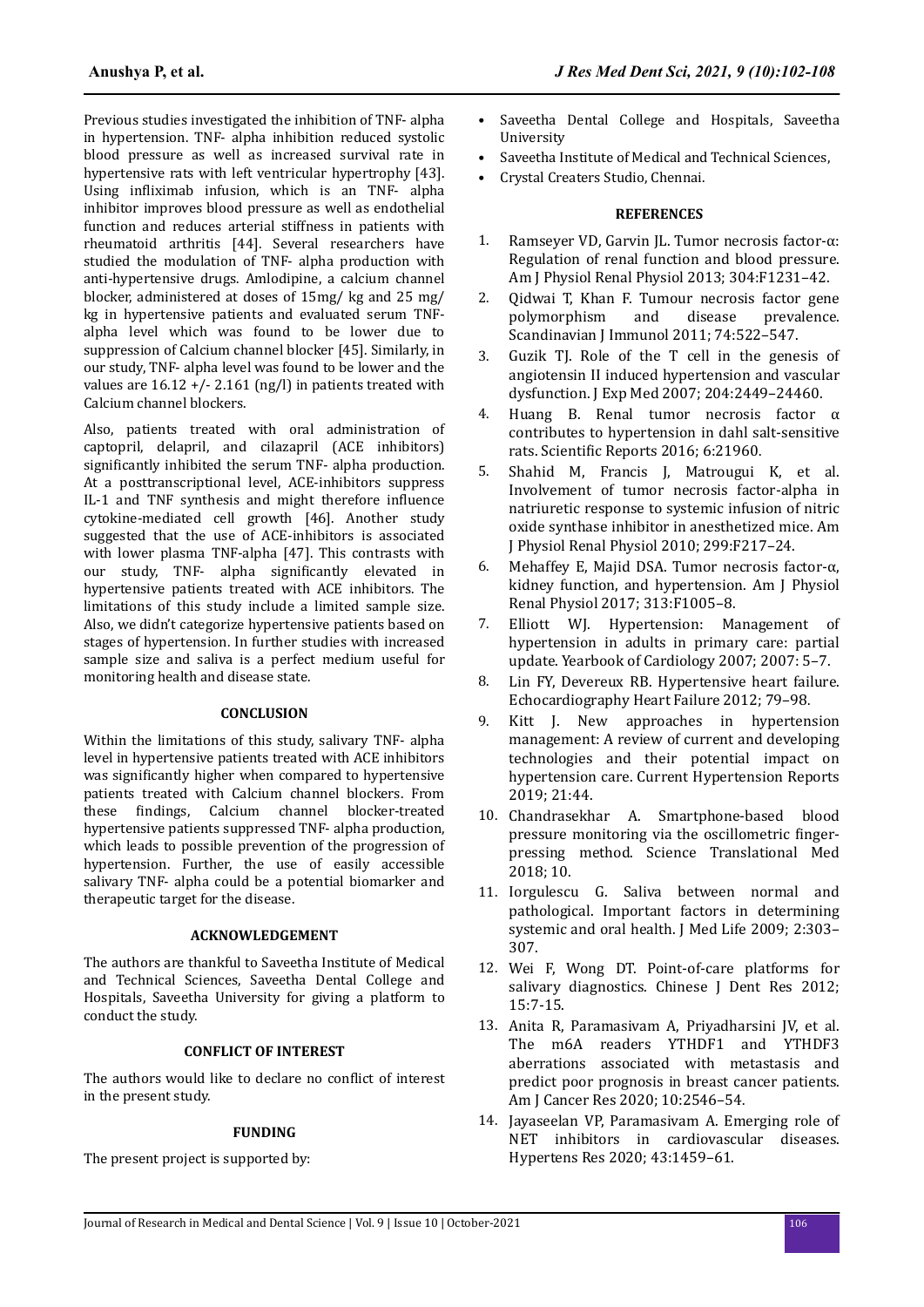- 15. [Sivakumar S, Smiline Girija AS, Vijayashree](https://doi.org/10.1016/j.cimid.2018.03.001) [Priyadharsini J. Evaluation of the inhibitory effect](https://doi.org/10.1016/j.cimid.2018.03.001) [of caffeic acid and gallic acid on tetR and tetM](https://doi.org/10.1016/j.cimid.2018.03.001) efflux [pumps mediating tetracycline resistance in](https://doi.org/10.1016/j.cimid.2018.03.001) [Streptococcus sp., using computational approach.](https://doi.org/10.1016/j.cimid.2018.03.001) [J King Saud University Sci 2020; 32:904–909.](https://doi.org/10.1016/j.cimid.2018.03.001)
- 16. [Smiline Girija AS. Delineating the immuno](https://doi.org/10.3389/fmicb.2020.02078)[dominant antigenic vaccine peptides against gacs](https://doi.org/10.3389/fmicb.2020.02078)[sensor kinase in Acinetobacter baumannii: An in](https://doi.org/10.3389/fmicb.2020.02078) [silico Investigational Approach. Front Microbiol](https://doi.org/10.3389/fmicb.2020.02078) [2020; 11:2078.](https://doi.org/10.3389/fmicb.2020.02078)
- 17. [Iswarya Jaisankar A, Smiline Girija AS,](http://dx.doi.org/10.1016/j.jksus.2020.09.025) [Gunasekaran S, et al. Molecular characterisation](http://dx.doi.org/10.1016/j.jksus.2020.09.025) [of csgA gene among ESBL strains of A. baumannii](http://dx.doi.org/10.1016/j.jksus.2020.09.025) [and targeting with essential oil compounds from](http://dx.doi.org/10.1016/j.jksus.2020.09.025) [Azadirachta indica. J King Saud University Sci](http://dx.doi.org/10.1016/j.jksus.2020.09.025) [2020; 32:3380–3387.](http://dx.doi.org/10.1016/j.jksus.2020.09.025)
- 18. [Girija ASS. Fox3+ CD25+ CD4+ T-regulatory cells](https://dx.doi.org/10.1159%2F000355303) [may transform the nCoV's](https://dx.doi.org/10.1159%2F000355303) final destiny to CNS! J [Med Virol 2020](https://dx.doi.org/10.1159%2F000355303).
- 19. [Jayaseelan VP, Ramesh A, Arumugam P. Breast](https://doi.org/10.1007/s11356-021-12489-6) [cancer and DDT: putative interactions, associated](https://doi.org/10.1007/s11356-021-12489-6) [gene alterations, and molecular pathways.](https://doi.org/10.1007/s11356-021-12489-6) [Environ Sci Pollut Res Int 2021; 28:27162–27173.](https://doi.org/10.1007/s11356-021-12489-6)
- 20. [Arumugam P, George R, Jayaseelan VP.](https://doi.org/10.1016/j.archoralbio.2020.105030) [Aberrations of m6A regulators are associated](https://doi.org/10.1016/j.archoralbio.2020.105030) [with tumorigenesis and metastasis in head and](https://doi.org/10.1016/j.archoralbio.2020.105030) [neck squamous cell carcinoma. Arch Oral Biol](https://doi.org/10.1016/j.archoralbio.2020.105030) [2021; 122:105030.](https://doi.org/10.1016/j.archoralbio.2020.105030)
- 21. [Kumar SP, Girija AS, Priyadharsini JV. Targeting](https://doi.org/10.1038/cgt.2008.97) [NM23-H1-mediated inhibition of tumour](https://doi.org/10.1038/cgt.2008.97) [metastasis in viral hepatitis with bioactive](https://doi.org/10.1038/cgt.2008.97) [compounds from ganoderma lucidum: A](https://doi.org/10.1038/cgt.2008.97) [computational study. Indian J Pharm Sci 2020;](https://doi.org/10.1038/cgt.2008.97) [82:300-305.](https://doi.org/10.1038/cgt.2008.97)
- 22. [Girija SA, Priyadharsini JV, Paramasivam A.](https://doi.org/10.1556/030.66.2019.030) [Prevalence of carbapenem-hydrolyzing OXA-type](https://doi.org/10.1556/030.66.2019.030) [β-lactamases among Acinetobacter baumannii in](https://doi.org/10.1556/030.66.2019.030) [patients with severe urinary tract infection. Acta](https://doi.org/10.1556/030.66.2019.030) [Microbiol Immunol Hung 2019; 67:49–55](https://doi.org/10.1556/030.66.2019.030).
- 23. [Priyadharsini JV, Paramasivam A. RNA editors:](https://doi.org/10.2217/epi-2021-0001) [Key regulators of viral response in cancer](https://doi.org/10.2217/epi-2021-0001) [patients. Epigenomics 2021; 13:165–167.](https://doi.org/10.2217/epi-2021-0001)
- 24. [Mathivadani V, Smiline AS, Priyadharsini JV.](https://doi.org/10.4149/av_2020_111) [Targeting epstein-barr virus nuclear antigen 1](https://doi.org/10.4149/av_2020_111) [\(EBNA-1\) with Murraya koengii bio-compounds:](https://doi.org/10.4149/av_2020_111) [An in-silico approach. Acta Virol 2020; 64:93–99.](https://doi.org/10.4149/av_2020_111)
- 25. [Girija AS, Priyadharsini JV. Prevalence of Acb and](https://doi.org/10.1080/17843286.2019.1669274) [non-Acb complex in elderly population with](https://doi.org/10.1080/17843286.2019.1669274) [urinary tract infection \(UTI\). Acta Clin Belg 2021;](https://doi.org/10.1080/17843286.2019.1669274) [76:106–112](https://doi.org/10.1080/17843286.2019.1669274).
- 26. [Anchana SR, Girija SAS, Gunasekaran S, et al.](https://doi.org/10.22038/ijbms.2021.52852.11917) [Detection of csgA gene in carbapenem-resistant](https://doi.org/10.22038/ijbms.2021.52852.11917) [Acinetobacter baumannii strains and targeting](https://doi.org/10.22038/ijbms.2021.52852.11917) [with Ocimum sanctum biocompounds. Iran J](https://doi.org/10.22038/ijbms.2021.52852.11917) [Basic Med Sci 2021; 24:690–698.](https://doi.org/10.22038/ijbms.2021.52852.11917)
- 27. [Girija ASS, Shoba G, Priyadharsini JV. Accessing](http://dx.doi.org/10.3389/fmicb.2020.02078) [the T-Cell and B-Cell immuno-dominant peptides](http://dx.doi.org/10.3389/fmicb.2020.02078) [from A. baumannii](http://dx.doi.org/10.3389/fmicb.2020.02078) biofilm associated protein [\(bap\) as vaccine candidates: A computational](http://dx.doi.org/10.3389/fmicb.2020.02078) [approach. Int J Pept Res Ther 2021; 27:37–45.](http://dx.doi.org/10.3389/fmicb.2020.02078)
- 28. [Arvind P TR, Jain RK. Skeletally anchored forsus](https://doi.org/10.1111/ocr.12414) [fatigue resistant device for correction of Class II](https://doi.org/10.1111/ocr.12414) [malocclusions-A systematic review and meta](https://doi.org/10.1111/ocr.12414)[analysis. Orthod Craniofac Res 2021; 24:52–61.](https://doi.org/10.1111/ocr.12414)
- 29. [Venugopal A, Vaid N, Bowman SJ. Outstanding, yet](http://dx.doi.org/10.1016/j.ajodo.2020.07.037) [redundant? After all, you may be another](http://dx.doi.org/10.1016/j.ajodo.2020.07.037) [Choluteca Bridge! Semin Orthod 2021; 27:53–56.](http://dx.doi.org/10.1016/j.ajodo.2020.07.037)
- 30. [Ramadurai N, Gurunathan D, Samuel AV, et al.](https://doi.org/10.1007/s00784-018-2775-5) [Effectiveness of 2% articaine as an anesthetic](https://doi.org/10.1007/s00784-018-2775-5) [agent in children: Randomized controlled trial.](https://doi.org/10.1007/s00784-018-2775-5) [Clin Oral Investig 2019; 23:3543–50.](https://doi.org/10.1007/s00784-018-2775-5)
- 31. [Varghese SS, Ramesh A, Veeraiyan DN. Blended](https://doi.org/10.21815/jde.019.054) [module-based teaching in biostatistics and](https://doi.org/10.21815/jde.019.054) [research methodology: A retrospective study with](https://doi.org/10.21815/jde.019.054) [postgraduate dental students. J Dent Educ 2019;](https://doi.org/10.21815/jde.019.054) [83:445–450.](https://doi.org/10.21815/jde.019.054)
- 32. [Mathew MG, Samuel SR, Soni AJ, et al. Evaluation](https://doi.org/10.1007/s00784-020-03204-9) [of adhesion of Streptococcus mutans, plaque](https://doi.org/10.1007/s00784-020-03204-9) [accumulation on zirconia and stainless steel](https://doi.org/10.1007/s00784-020-03204-9) [crowns, and surrounding gingival](https://doi.org/10.1007/s00784-020-03204-9) inflammation in [primary molars: Randomized controlled trial. Clin](https://doi.org/10.1007/s00784-020-03204-9) [Oral Investigations 2020; 24:3275–3280.](https://doi.org/10.1007/s00784-020-03204-9)
- 33. [Brozovich FV, Nicholson CJ, Degen CV, et al.](https://dx.doi.org/10.1124%2Fpr.115.010652) [Mechanisms of vascular smooth muscle](https://dx.doi.org/10.1124%2Fpr.115.010652) [contraction and the basis for pharmacologic](https://dx.doi.org/10.1124%2Fpr.115.010652) [treatment of smooth muscle disorders. Pharmacol](https://dx.doi.org/10.1124%2Fpr.115.010652) [Rev 2016; 68:476-532.](https://dx.doi.org/10.1124%2Fpr.115.010652)
- 34. [Parameswaran N, Patial S. Tumor necrosis factor](https://doi.org/10.1615/critreveukargeneexpr.v20.i2.10)[α signaling in macrophages. Critical Reviews](https://doi.org/10.1615/critreveukargeneexpr.v20.i2.10) [2010; 20.](https://doi.org/10.1615/critreveukargeneexpr.v20.i2.10)
- 35. [Subramaniam K, Tymms K, Shadbolt B, et al.](https://doi.org/10.1111/imj.12891) [Spondyloarthropathy in](https://doi.org/10.1111/imj.12891) inflammatory bowel [disease patients on TNF inhibitors. Int Med J](https://doi.org/10.1111/imj.12891) [2015; 45:1154–1160.](https://doi.org/10.1111/imj.12891)
- 36. [Feldmann M, Maini RN, Woody JN, et al. Trials of](https://doi.org/10.1016/s0140-6736(20)30858-8) [anti-tumour necrosis factor therapy for COVID-19](https://doi.org/10.1016/s0140-6736(20)30858-8) [are urgently needed. Lancet 2020; 395:1407–](https://doi.org/10.1016/s0140-6736(20)30858-8) [1409.](https://doi.org/10.1016/s0140-6736(20)30858-8)
- 37. [Varghese SS, Thomas H, Jayakumar ND, et al.](https://doi.org/10.4103/0976-237x.166816) [Estimation of salivary tumor necrosis factor](https://doi.org/10.4103/0976-237x.166816)[alpha in chronic and aggressive periodontitis](https://doi.org/10.4103/0976-237x.166816) [patients. Contemp Clin Dent 2015; 6:S152–6.](https://doi.org/10.4103/0976-237x.166816)
- 38. [Eivazi M, Falahi N, Eivazi N, et al. The effect of](https://dx.doi.org/10.2174%2F1874210601711010573) [scaling and root planning on salivary TNF-α and](https://dx.doi.org/10.2174%2F1874210601711010573) [IL-1α concentrations in patients with chronic](https://dx.doi.org/10.2174%2F1874210601711010573) [periodontitis. Open Dent J 2017; 11.](https://dx.doi.org/10.2174%2F1874210601711010573)
- 39. [Jayaram A, Deer E, Amaral LM, et al. The role of](https://doi.org/10.1016/j.preghy.2021.02.006) [tumor necrosis factor in triggering activation of](https://doi.org/10.1016/j.preghy.2021.02.006) [natural killer cell, multi-organ mitochondrial](https://doi.org/10.1016/j.preghy.2021.02.006) [dysfunction and hypertension during pregnancy.](https://doi.org/10.1016/j.preghy.2021.02.006) [Pregnancy Hypertension 2021; 24:65–72.](https://doi.org/10.1016/j.preghy.2021.02.006)